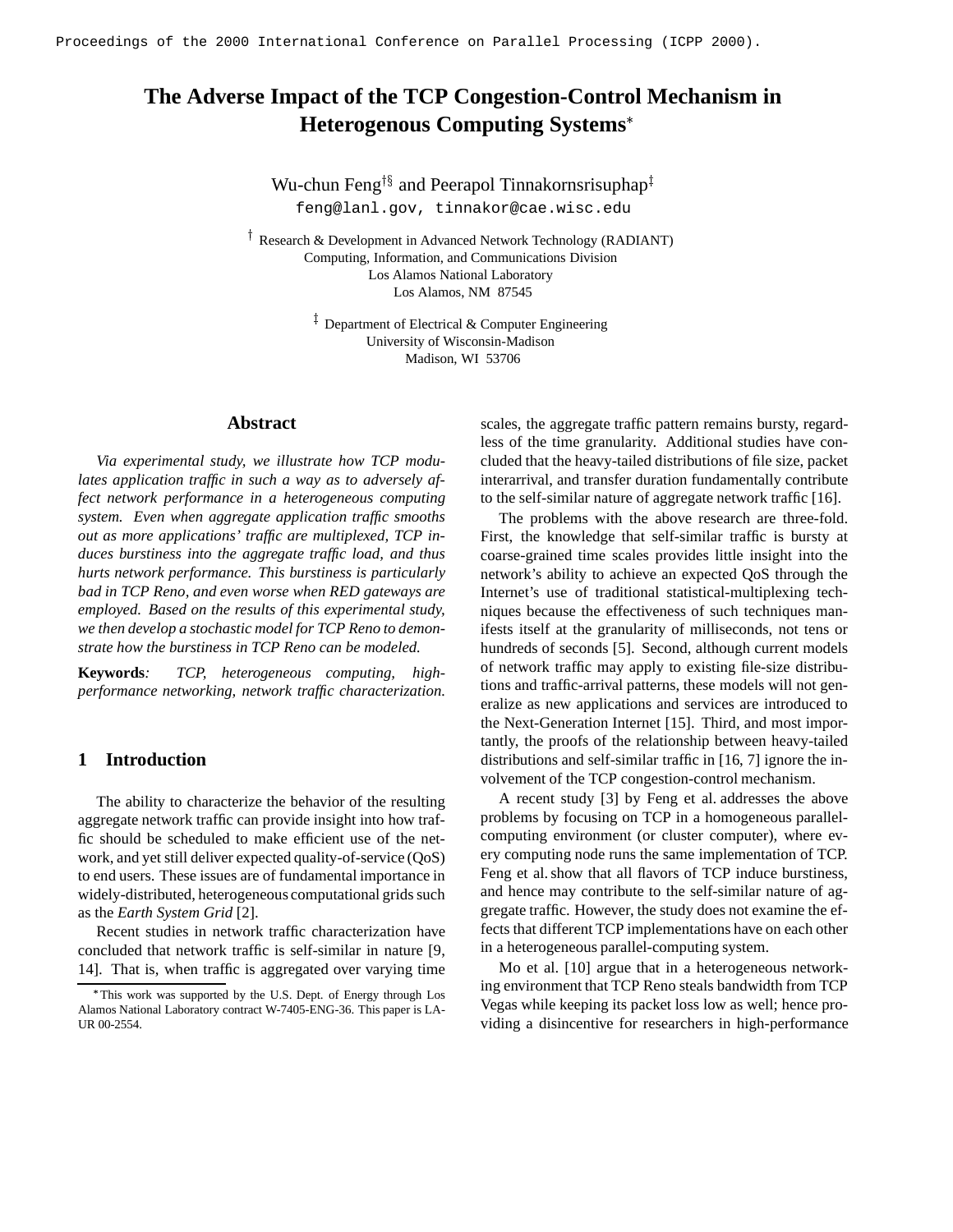computing to switch from Reno to Vegas. In fact, while the Linux 2.1 kernel had TCP Vegas as its reliable communication protocol, the Linux 2.2 kernel has reverted back to TCP Reno based on studies such as [10]. Contrary to [10], we demonstrate that TCP Reno performs worse than TCP Vegas in a heterogeneous computing environment.

## **2 Background**

TCP is a connection-oriented service that guarantees reliable, in-order delivery of data. Its flow-control mechanism ensures that a sender does not overrun the buffer at the receiver, and its congestion-control mechanism tries to prevent too much data from being injected into the network. While the size of the flow-control window is static, the size of the congestion window evolves over time, according to the status of the network.

## **2.1 TCP Congestion Control**

Currently, the most widely-used TCP implementation is TCP Reno [6]. Its congestion control mechanism has two phases: slow start and congestion avoidance. In slow start, the congestion window grows exponentially until a timeout occurs, which implies that a packet has been lost. At this point, a  $CongestionThreshold$  (CT) value is set to the halved window size; TCP Reno resets the congestion window size to one and re-enters the slow-start phase, increasing the congestion window exponentially up to  $CT$ . When  $CT$  is reached, TCP Reno enters its congestion-avoidance phase in which the congestion window is increased by "one packet" every time the sender successfully transmits a window's worth of packets across the network. When a packet is lost during congestion avoidance, TCP Reno takes the same actions as when a packet is lost during slow start.

To enhance performance, Reno also implements fastretransmit and fast-recovery mechanisms for both the slowstart and congestion-avoidance phases. Rather than timing out while waiting for the acknowledgment (ACK) of a lost packet, if the sender receives three duplicate ACKs (indicating that some packet was lost but later packets were received), the sender immediately retransmits the lost packet (fast retransmit). Since later packets were received, the network congestion is assumed to be less severe than if all packets were lost, and the sender only halves its congestion window and re-enters the congestion-avoidance phase (fast recovery) without going through the slow start again.

TCP Vegas [1] introduces a new congestion-control mechanism that tries to prevent congestion rather than react to the it after it has occurred. The basic idea is as follows: When the congestion window increases in size, the expected sending rate  $(ER)$  increases as well. However, if the actual sending rate  $(AR)$  stays roughly the same, this implies that there is *not* enough bandwidth available to send at  $ER$ , and therefore, any increase in the size of the congestion window will result in packets filling up the buffer space at the bottleneck gateway. TCP Vegas attempts to detect this phenomenon and avoid congestion at the bottleneck gateway by adjusting the congestion-window size, and hence, reduce  $ER$  as necessary to adapt to the available bandwidth.

To adjust the window size appropriately, Vegas defines two threshold values,  $\alpha$  and  $\beta$ , for the congestion-avoidance phase, and a third threshold value,  $\gamma$ , for the transition between the slow-start phase and congestion-avoidance phase. Conceptually,  $\alpha = 1$  implies that Vegas tries to keep at least one packet from each stream queued in gateway while  $\beta = 3$  keeps at most three packets from each stream.

If  $RateDiff = ER - AR$ , then when  $RateDiff  $\alpha$ ,$ Vegas increases the congestion window linearly during the next RTT. When  $RateDiff > \beta$ , Vegas decreases the window linearly during the next RTT. And when  $\alpha \leq$  $RateDiff \leq \beta$ , the window remains unchanged. The  $\gamma$ parameter can be viewed as the "initial"  $\beta$  when Vegas enters its congestion-avoidance phase.

To enhance the performance of TCP, Floyd and Jacobson proposed the use of random early detection (RED) gateways [4] to detect incipient congestion. To accomplish this detection, RED gateways maintain an exponentiallyweighted, moving average of the queue length. As long as the average queue length stays below the minimum threshold  $(min<sub>th</sub>)$ , all packets are queued, and thus, no packets are dropped. When the average queue length exceeds  $min_{th}$ , packets are dropped with some calculated probability <sup>D</sup>. And when the average queue length exceeds a maximum threshold  $(max_{th})$ , all arriving packets are dropped.

## **2.2 TCP Probability & Statistics**

Rather than use the Hurst parameter from self-similar modeling as is done in many studies of network traffic [9, 12, 13, 14, 16], we use the *coefficient of variation*  $(c.o.v.)$  because it better reflects the predictability of incoming traffic at finer time granularities, and consequently, the effectiveness of statistical multiplexing over the Internet. The  $c.o.v.$  is the ratio of the standard deviation to the mean of the observed number of packets arriving at a gateway in each round-trip propagation delay. The  $c.o.v.$  gives a normalized value for the "spread" of a distribution and allows for the comparison of "spreads" over a varying number of communication streams. If the  $c.o.v.$  is small, the amount of traffic coming into the gateway in each RTT will concentrate mostly around the mean, and therefore will yield better performance via statistical multiplexing.

By the Central Limit Theorem, the sum of independent variables results in a random variable with less burstiness, or equivalently, a smaller  $c.o.v.$  However, even if traffic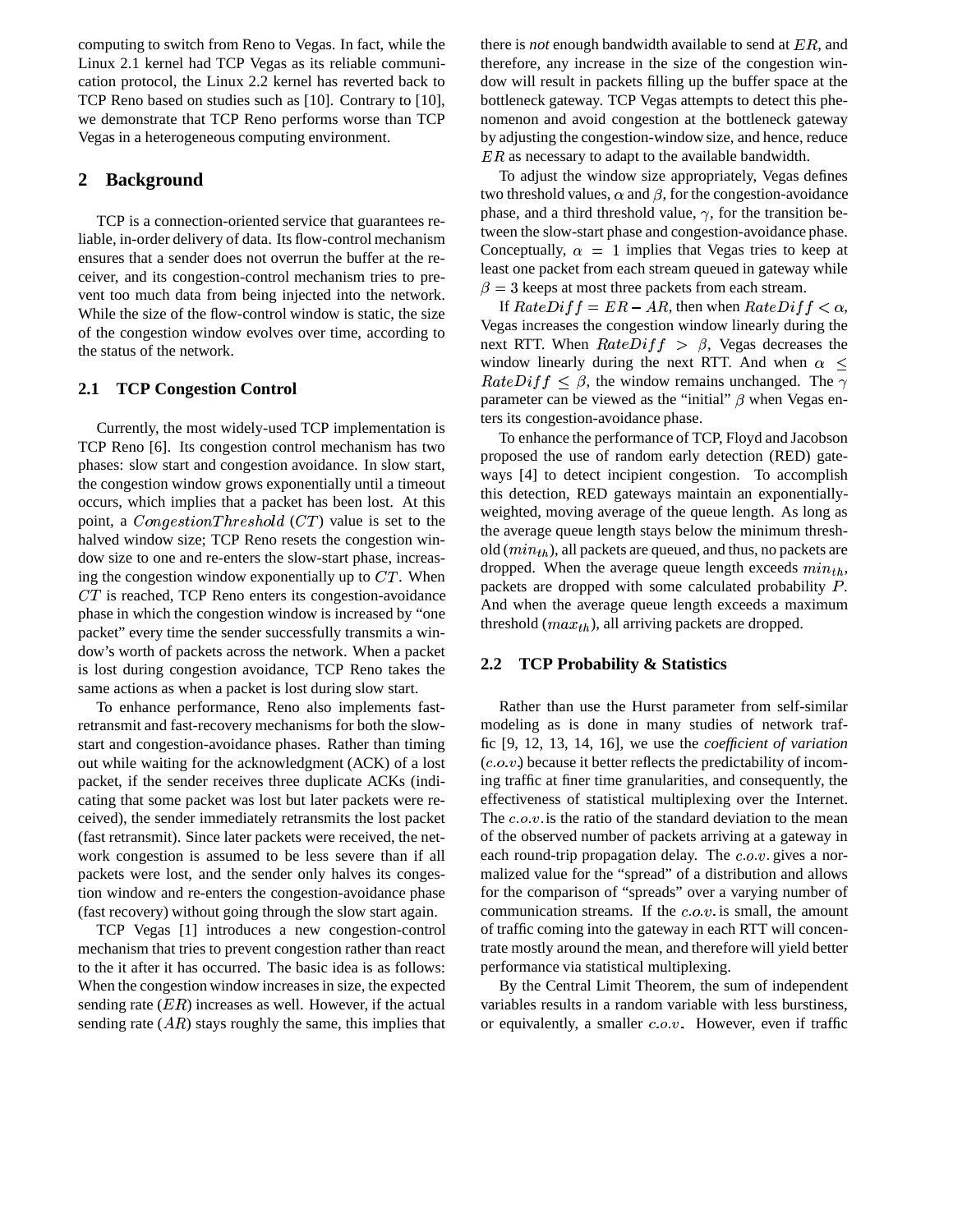sources are independent, TCP introduces dependency between the sources, and the traffic does not smooth out as more sources are aggregated, i.e.,  $c.o.v.$  is large [3].

## **3 Experimental Study**

The goal of this study is to understand the dynamics of how TCP modulates application-generated traffic in a heterogenous computing system. While this issue has been largely ignored in the self-similar literature [9, 14, 16, 12, 13], we strive to isolate and understand the TCP modulation so that we may be better able to schedule network resources. Understanding how TCP modulates traffic can have a profound impact on the  $c.o.v$ , and hence, throughput and packet loss percentage of network traffic. This, in turn, directly affects the performance of distributed computing systems such as the *Earth System Grid* [2].

## **3.1 Network Model**

To characterize the TCP modulation of traffic, we first generate application traffic according to a known distribution. We then compare the  $c.o.v.$  of this distribution to the  $c.o.v.$  of the traffic transmitted by TCP. We can then determine whether TCP modulates the traffic, and if it does, how it affects the shape (burstiness) of the traffic, and hence, the performance of the network.

Consider a heterogenous cluster consisting of  $M + 1$ compute nodes, where  $1 \leq M \leq 100$ . Since one of the worst-case network-congestion scenarios involves performing an intensive all-to-one communication, hence generating "hot spots" near the receiving node, we examine this case where the receiving node is a single server with  $M$ clients sending to it, as shown in Figure 1. Each client is linked to a common gateway with a full-duplex link with bandwidth  $\mu_c$  and delay  $\tau_c$ . A bottleneck full-duplex link of bandwidth  $\mu_s$  and delay  $\tau_s$  connects the gateway to the server. Each client generates Poisson traffic, i.e., single packets are submitted to the TCP stack with exponentially distributed interpacket arrival times with mean  $1/\lambda$ . All the clients attempt to send the generated packets to the server through the gateway and bottleneck link.

We use *ns* [11], an event-driven simulator, as our simulation environment. In our simulations, we vary the total traffic load offered by varying the number of clients  $M$ . We use UDP, TCP Reno (with delay acknowledgements both on and off), and TCP Vegas as the transport-layer protocols. We also test the effects of two queueing disciplines in the gateway, FIFO (First-In, First-Out) and RED, to see whether the queueing discipline has any effect on the burstiness generated by the TCP protocol stack. We calculate the  $c.o.v.$  of the aggregate traffic generated by the clients, based on the known distribution each client uses to generate its

traffic, and compare it to the measured  $c.o.v.$  of the aggregate TCP modulated traffic as it arrives at the gateway. The parameters used in the simulation are shown in Table 1.



**Figure 1. Network Model**

| Parameters                                               | Value           |
|----------------------------------------------------------|-----------------|
| client link bandwidth $(\mu_c)$                          | $10$ Mbps       |
| client link delay $(\tau_c)$                             | $25 \text{ ms}$ |
| bottleneck link bandwidth $(\mu_s)$                      | 50 Mbps         |
| bottleneck link delay $(\tau_s)$                         | $25 \text{ ms}$ |
| TCP max advertised window                                | 20 packets      |
| gateway buffer size $(B)$                                | 50 packets      |
| packet size                                              | 1500 bytes      |
| average client packet intergeneration time $(1/\lambda)$ | $0.01$ s        |
| total test time                                          | 200 s           |
| TCP Vegas/ $\alpha$                                      |                 |
| TCP Vegas/ $\beta$                                       | 3               |
| TCP Vegas/ $\gamma$                                      |                 |
| $RED min_{th}$                                           | 10 packets      |
| $RED \, max_{th}$                                        | 40 packets      |

**Table 1. Simulation Parameters for the Network Model.**

#### **3.2 TCP Reno vs. TCP Vegas**

From the simulation parameters, the amount of traffic each client generates on average is 100 packets per second, or 1.2 Mbps. Since each client generates traffic independently of the others, the average amount of traffic generated by all clients will reach network capacity when we aggregate 41 clients together. Because the traffic generated by the application layers is Poisson, the  $c.o.v.$  of the unmodulated aggregate traffic is  $1/\sqrt{(\lambda \tau)}n$  where *n* is the number of clients aggregated and  $\tau = RTT = 2(\tau_c + \tau_s)$ . Therefore, the traffic generated from application layer becomes smoother as the number of sources increases.

The study performed in [3] showed that when all clients ran UDP, UDP did not noticeably modulate the traffic be-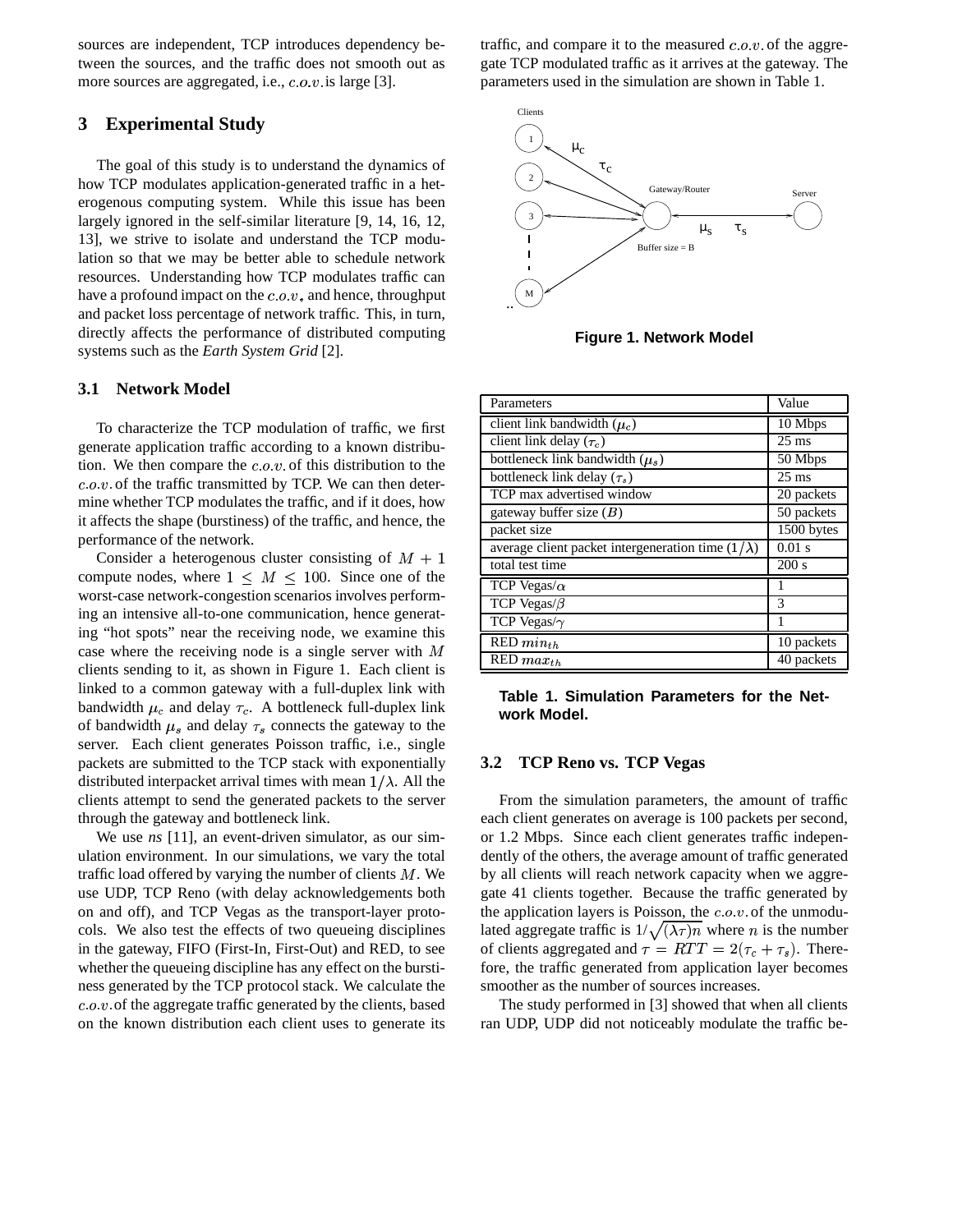

**Figure 2. Coefficient of Variation of the Aggregated TCP Traffic.**



**Figure 3. Throughput of the Aggregated TCP Traffic.**



**Figure 4. Packet Loss Percentage of the Aggregated TCP Traffic.**

cause the  $c.o.v.$  of aggregated UDP traffic is very close to that of the aggregated Poisson process. This is not surprising since UDP transmits packets received from the application layer to the network without any flow/congestion control. For TCP, we consider three cases: (1) *uncongested* amount of traffic generated is much lower than the available bandwidth, i.e., # clients <sup>6</sup> 10, (2) *moderately congested* — amount of traffic generated causes some congestion, i.e.,  $10 \leq \text{\# clients} \leq 38$ , and (3) *heavily congested* — amount of traffic generated is higher than what the network can handle, i.e., # clients  $> 38$ .

In the uncongested case, traffic entering the gateway is similar to the traffic that the clients generate, irrespective of the TCP implementation, because congestion control has not kicked-in to control or modulate the traffic.

Under moderate congestion, the congestion-control mechanism begins to modulate the application-generated traffic which is transmitted into the network via TCP. We see this effect in Figure  $2$  — the TCP  $c.o.v.$  numbers are up to 50% higher than the aggregated Poisson and UDP  $c.o.v.$  numbers. This indicates that the congestion-control mechanism of TCP, regardless of implementation, noticeably modulates traffic when the network is moderately congested, i.e., TCP induces burstiness into the aggregate traffic stream. Fortunately, because the network only experiences intermittent congestion, this induced burstiness is not strong enough to adversely impact the throughput and packet loss [3], as shown in Figures 3 and 4.

Under heavy congestion, the  $c.o.v.$  sharply increases for all TCP implementations except Vegas. The Reno and Reno/RED  $c.o.v.$  numbers are over 140% and 200% larger than the aggregated Poisson and UDP  $c.o.v.$  numbers, respectively. This result indicates that Reno and Reno/RED significantly modulate application-generated traffic (Poisson traffic) to be much more bursty. And unfortunately, this modulation is adverse enough to impact the throughput and packet loss percentage of Reno and Reno/RED [3], as shown in Figures 3 and 4. The above results imply that TCP Reno introduces a high level of dependency between the congestion-control mechanisms of each of the TCP streams.

While the above work illustrates the superiority of Vegas over Reno in a homogeneous parallel-computing environment, it is unlikely that everyone in a distributed parallelcomputing environment will switch to Vegas all at once. In reality, the parallel-computing environment will be heterogeneous. So, we next examine how Vegas connections perform in the presence of Reno connections.

#### **3.2.1 Half-Bandwidth Saturation with TCP Reno**

In this set of experiments, we initially start-up 20 Reno clients to generate enough background traffic to saturate half of the available bandwidth. Then, additional clients are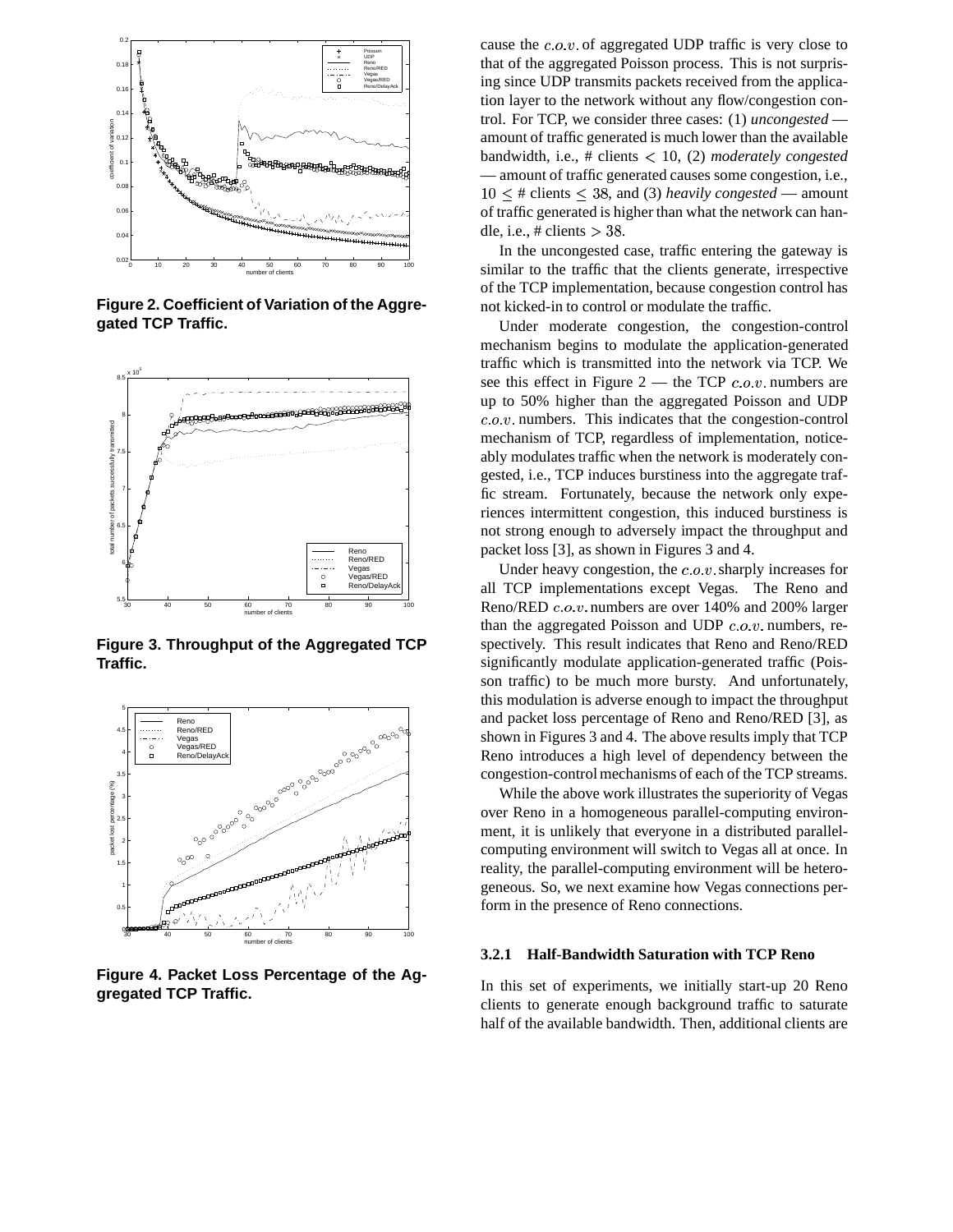introduced to the initial 20 Reno clients. Figures 5 and 6 show the throughput and packet loss, respectively, for the clients which are added to the initial 20 Reno clients. The results show that Vegas still outperforms Reno. This coincides with the finding in [10] which states that Vegas connections are favored when the gateway buffer size is small (e.g., 50 packets).

Next, we test this setup with a larger gateway buffer size of 1500 packets with and without a RED gateway. We also use two different sets of RED parameters — RED1  $(min<sub>th</sub>$  $= 300$ ,  $max_{th} = 1200$  and RED2 ( $min_{th} = 75$ ,  $max_{th} =$ 300). Figures 7 and 8 show the throughput and packet loss for this follow-up experiment. While the throughput numbers are nearly identical, the relative differences in packet loss are more pronounced (though the absolute differences are smaller due to the larger buffer). Like [10], our results show that lower threshold values in RED favor Vegas. In contrast to [10], Vegas variants produce lower packet loss than their Reno counterparts, respectively.

While RED was originally introduced as a way to enhance TCP performance in Reno as well as Vegas, these results show that such gateways increase TCP modulation and can actually hurt TCP performance. The  $min_{th}$  and  $max_{th}$  parameters in RED make the buffer in the gateway appear smaller to TCP connections. TCP Reno, whose performance varies significantly with respect ot the gateway buffer size [8], suffers severely because its buffer requirements can very quickly become large as each stream treis to greedily increase its window size. On the other hand, TCP Vegas, even in the presence of 20 Reno connections, requires a minimal amount of buffer space per connnection and produces smoother traffic than Reno in the presence of a RED gateway, resulting in a better-performing TCP. Unfortunately, TCP implementations with RED perform worse than their "plain" counterparts with respect to  $c.o.v$ , throughput, and packet loss (see Figures 2-8).

#### **3.2.2 Full-Bandwidth Saturation with TCP Reno**

To further "stack the deck" against TCP Vegas, we ran another set of experiments where we initially start-up 40 Reno clients to generate enough background traffic to saturate the network link. We then add new connections to the heavilycongested network and examine the performance of these new connections.

With a small gateway buffer of 50 packets, Figures 9 and 10 show the throughput and packet loss, respectively, for the clients which are added to the initial 40 Reno clients. Even in a heterogenous computing environment where Reno clients predominate, Vegas still performs admirably although not as well as in the previous set of experiments where only half the bandwidth is saturated with Reno. Thus, based on [3] and the results in this paper, Vegas



**Figure 5. Throughput of Additional Clients (Background = 20 Reno clients, Buffer = 50 packets).**



**Figure 6. Packet-Loss Percentage of Additional Clients (Background = 20 Reno clients, Buffer = 50 packets).**



**Figure 7. Throughput of Additional Clients (Background = 20 Reno clients, Buffer = 1500 packets).**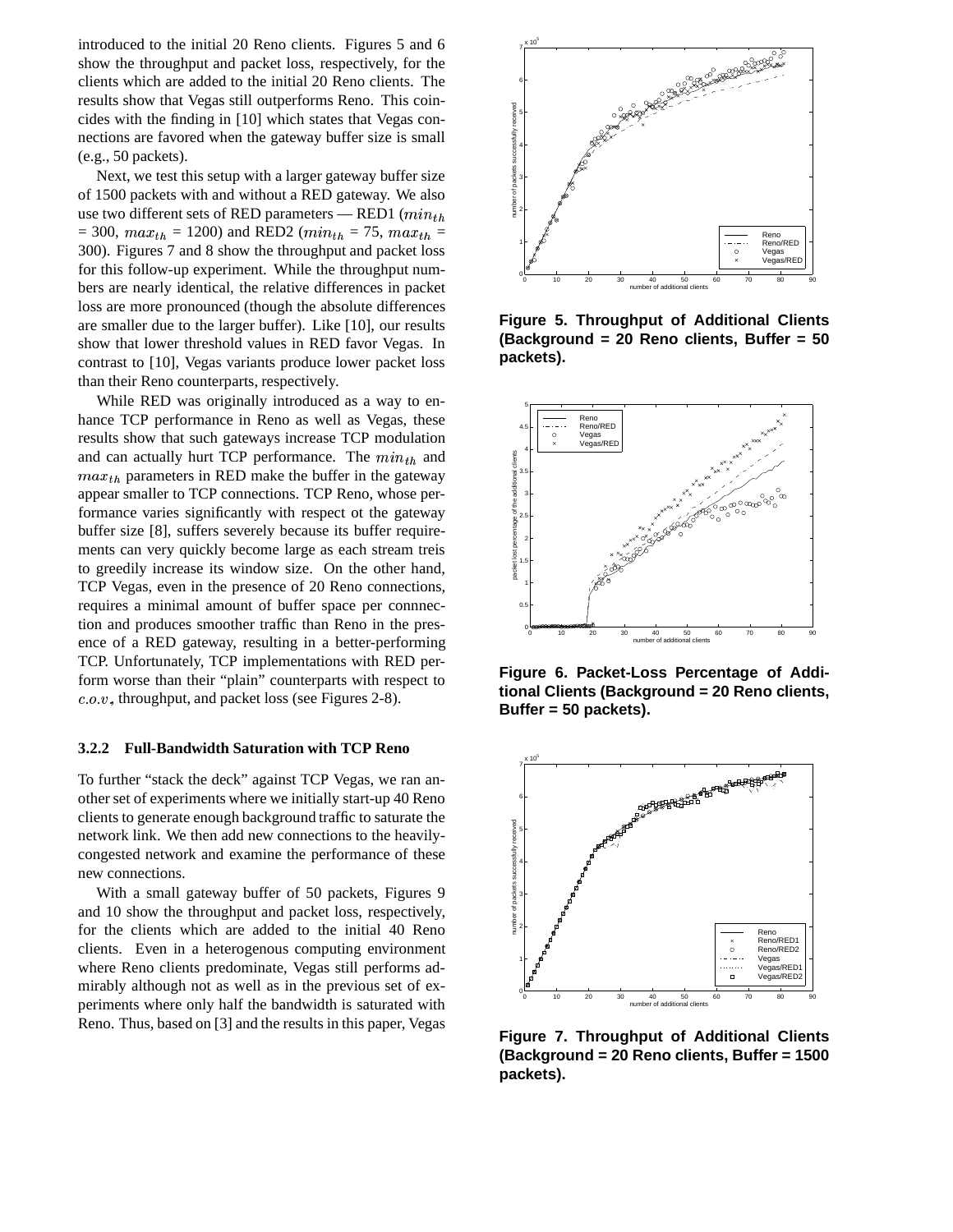

**Figure 8. Packet-Loss Percentage of Additional Clients (Background = 20 Reno clients, Buffer = 1500 packets).**



**Figure 9. Throughput of Additional Clients (Background = 40 Reno clients, Buffer = 50 packets).**



**Figure 10. Packet-Loss Percentage of Additional Clients (Background = 40 Reno clients, Buffer = 50 packets).**

performs best in a parallel-computing environment where all the compute nodes are running Vegas; as the number of Reno nodes increases, the advantage of Vegas over Reno diminishes.

Running the same tests with a larger gateway buffer of 1500 packets and using two different sets of RED parameters — RED1 where the  $min_{th}$  is 300 packets and the  $max_{th}$  is 1200 packets, and RED2 where the  $min_{th}$  is 75 packets and  $max_{th}$  is 300 packets — we find that TCP Vegas performs better than TCP Reno, contrary to what was found in [10]. As in the half-bandwidth saturation tests, the throughput numbers in all cases are relatively close to one another (Figure 11), however the relative differences in packet-loss percentage are more pronounced (Figure 12). And once again, the TCP Vegas variants produce lower packet-loss percentages than their TCP Reno counterparts, respectively.

#### **3.2.3 Discussion**

TCP Reno greedily tries to get as much bandwidth as possible by increasing its window size linearly until a packet loss occurs. These packet losses generally occur due to buffer overflows. Consequently, TCP Reno's bandwidth "estimation" mechanism results in the periodic oscillation of the size of the congestion window size as well as the queue occupancy of the gateway buffer. So, while TCP Vegas tries to keep a smaller queue size via its  $\alpha$  and  $\beta$  parameters, TCP Reno keeps many more packets in the buffer on average. Mo et al. [10] then use this argument to explain that this is how TCP Reno "steals" bandwidth away from TCP Vegas.

There are two primary reasons why the results in [10] differ so much from ours. First, the experimental set-up used in their study focuses on pitting TCP Reno versus TCP Vegas one-on-one rather than dealing with a heterogeneous parallel-computing environment where some aggregate number of users are using Reno and others are using Vegas. Second, their study indicates that the input traffic distribution is drawn from an infinite-sized file, i.e., each connections always has data to transmit. Clearly, this kind of assumption on the traffic distribution benefits TCP Reno's "greedy" algorithm. Although a Poissondistributed interpacket arrival pattern like ours may not accurately model real application-generated traffic either, we believe that it can more closely resemble network traffic than an infinite-sized file which is continually pushing data into the network.

In any case, the goal of this paper is not to model application-generated traffic patterns per se but to select a known distribution (i.e., Poisson) and isolate the effect of the TCP protocol stack on application-layer traffic via the  $c.o.v.$  metric. In this context, we then investigate the performance of TCP Vegas in the presence of TCP Reno con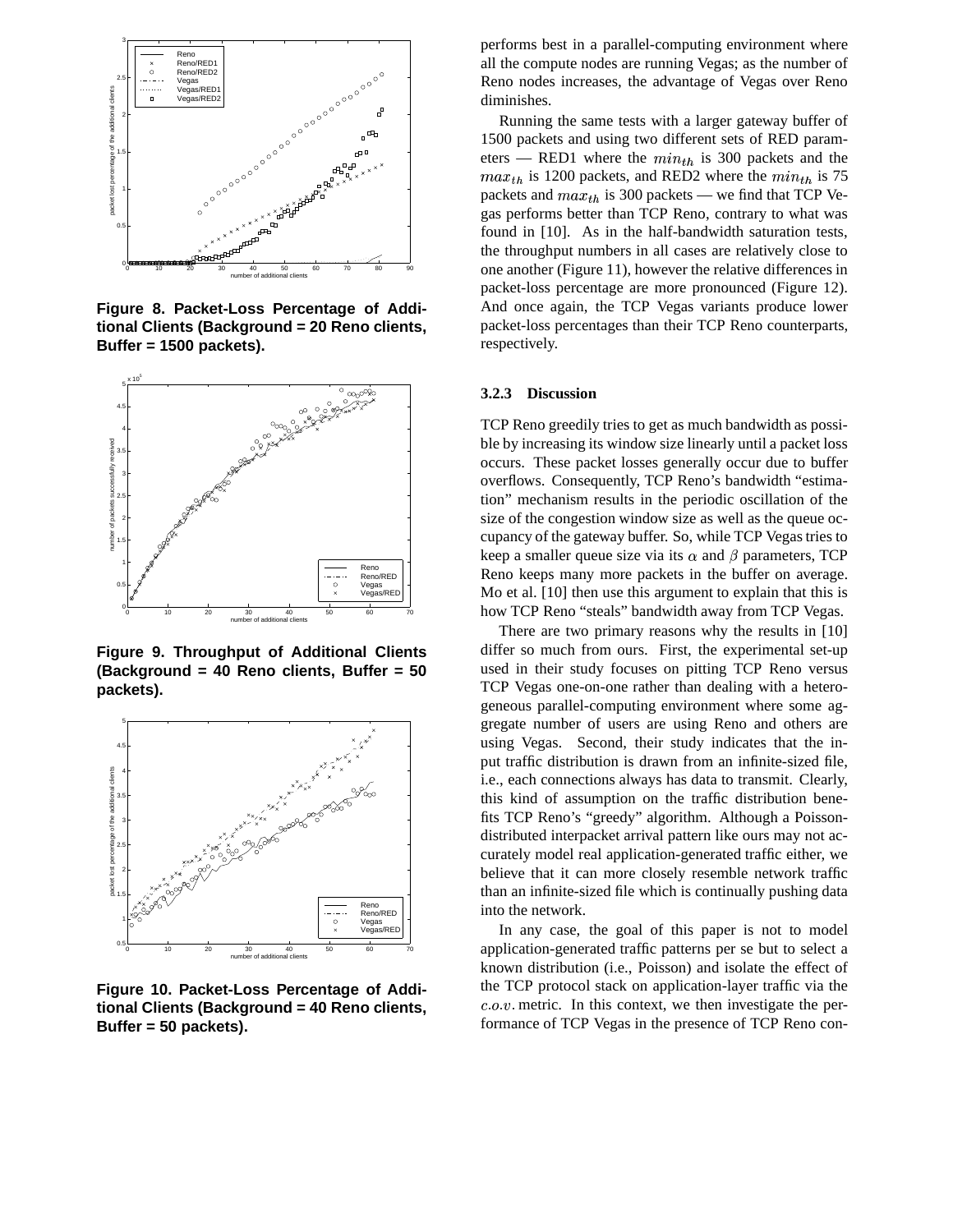nections. While the study in [10] provides a disincentive for TCP Reno users to switch to TCP Vegas, our study conversely provides an incentive to switch from Reno to Vegas. Before we make any further claims about the performance of TCP Vegas in the presence of TCP Reno connections, we must thoroughly study how applications generate traffic before the traffic enters the TCP stack and then use these traffic patterns as our input-traffic distributions into TCP Reno and TCP Vegas.

## **4 Stochastic Model of TCP Reno**

In this section, we extend our work into the stochastic modeling of the TCP Reno traffic to predict the burstiness of traffic entering the bottleneck gateway. With some reasonable simplifications, we show that the behavior of the c.o.v. of aggregated TCP Reno traffic can be reasonably predicted by stochastic modeling.

Using the notation from Table 1, consider the discretetime series process whose timestep has length equal to the round-trip propagation delay of our client-server connection  $\tau = 2(\tau_c + \tau_s)$ . We neglect the time a packet spends waiting in the gateway buffer and all other processing time. Let  $X_n^{(i)}$   $\qquad \frac{2}{3}$   $\frac{1}{3}$ the contract of the contract of the contract of be the number of packets generated by the application layer of client *i* during the *n*th interval. Then  $X_n^{(i)}$  is a Poissondistributed random variable with mean  $\lambda \tau$ . Let  $W_n^{(i)}$  be the  $\frac{2}{3}$ size of the TCP congestion window of client  $i$  at time  $n$ . In each interval, the number of packets transmitted cannot exceed the congestion window; the excess traffic is carried over to the next interval. Let  $Y_n^{(i)}$  be the number of packets actually transmitted by client *i* in the interval *n* and  $V_n^{(i)}$  be the excess packets carried over from interval  $n - 1$ . We have the following relations:

$$
Y_n^{(i)} = \min[X_n^{(i)} + V_n^{(i)}, W_n^{(i)}]
$$
 (1)

$$
V_{n+1}^{(i)} = (X_n^{(i)} + V_n^{(i)}) - Y_n^{(i)}
$$
 (2)

In order to obtain the c.o.v. of the traffic in the steady state, we assume that all the TCP connections are always in the congestion avoidance phase and assume congestion will occur if and only if the total number of packets transmitted in an interval is more than the available bandwidth in that round  $(\mu_s/(8 \times packet \ size) + B)\tau$ . We also assume synchronization of all TCP connections, that is, once congestion has occurred, all the TCP congestion windows are cut in half by the fast-retransmit mechanism introduced in TCP Reno. If congestion does not occur, the congestion window will grow linearly according to the number of packets successfully transmitted in that interval. Let  $\gamma$  be the available bandwidth, then for  $1 \leq i \leq M$ ,

$$
W_{n+1}^{(i)} = W_n^{(i)} + \frac{Y_n^{(i)}}{W_n^{(i)}} \quad ; \quad \sum_{i=1}^M Y_n^{(i)} \le \gamma \tag{3}
$$



**Figure 11. Throughput of Additional Clients (Background = 40 Reno clients, Buffer = 1500 packets).**



**Figure 12. Packet-Loss Percentage of Additional Clients (Background = 40 Reno clients, Buffer = 1500 packets).**



**Figure 13. Comparison of the Coefficient of Variation between Simulated TCP Reno and Our Stochastic Model.**